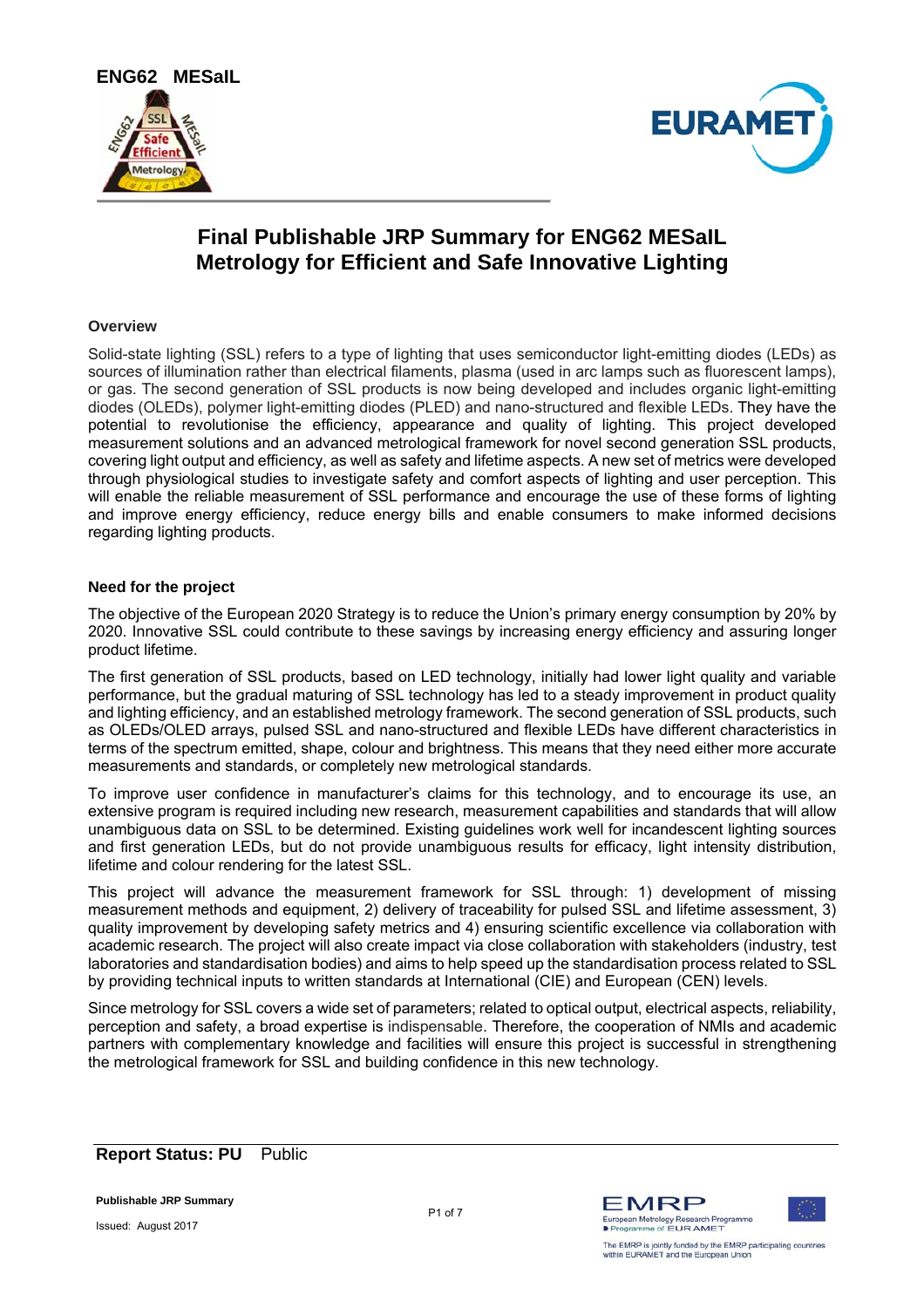



## **Scientific and technical objectives**

This project aims to deliver an advanced metrological framework for novel SSL by providing transfer standards applicable at NMI and test laboratory level, to develop measurement solutions for large area and pulsed SSL, to provide metrics and equipment accounting for safety and comfort aspects of novel SSL, and to assure longer lifetime and provide its traceability.

The technical objectives are to:

- 1. Develop sets of optical and electrical reference standards to calibrate as well as to characterise the setups used in testing laboratories and to verify their capability to perform particular measurements of novel SSL
- 2. Improve measurement methods and decrease uncertainty in photometrical parameters of OLED measurements, electrical power measurements of AC-operated (developing an impedance stabilisation network) and pulsed SSLs. Study the feasibility of using standard measurement equipment for 3D complex goniometric measurements of large area and complex SSL (3D nano- structured)
- 3. Deliver a full set of metrics for safety and comfort aspects of novel SSL through development of measurement solutions and by performing physiological studies on (a) flicker/stroboscopic effect, (b) blue hazard, (c) well-being/comfort experience and (d) lighting quality perception.
- 4. Develop measurement solutions and establish traceability for lifetime and reliability testing of SSL products. Investigate various aging mechanisms involved in material degradation of novel SSL devices.

### **Results & Conclusions**

#### *Optical and electrical reference standards*

An integrating sphere measurement setup is the system usually used to compare lamps with similar properties. However, in many cases the properties of the device under test differ from the transfer standard used which may cause significant errors, e.g. if an LED-based lamp is calibrated in an integrating sphere which was calibrated with a halogen lamp.

In this project, a novel Multiple Transfer Standard device (MTS) was introduced which was designed not only to transfer a single calibration value but also to enable the characterisation of the compete test setups. The MTS is a temperature stabilised cube, where 5 of its 6 surfaces are covered with printed circuit boards (PCBs), each assembled with 5 stable LEDs of different colours. Every single LED can be addressed separately by wireless connection to set the amount of electrical current and its modulation mode. In addition, the MTS can also be equipped with geometrical accessories to mimic a spherical globe, a linear tube or a panel type of source. Five MTS devices were built and characterised by project partners. SSL devices used for the project's comparisons/campaigns were fully characterised. A series of characterisation and measurement campaigns, between the NMIs and test laboratories of the respective countries, based on the MTS were completed. The results showed that the MTS allows testing laboratories to calibrate measurement setups, and also get additional information to estimate uncertainties.

In addition, an electrical Multiple Transfer Standard device (e-MTS) was designed and built. The device can simulate up to 8 different SSL lamps and 1 incandescent lamp. Using the e-MTS to simulate the voltage and current of SSL products the project was able to validate electrical measurement setups of test laboratories.

A LED-based mosaic test standard device consisting of an 8 x 8 LED array was developed for use as test standard for Imaging Luminance Measuring Devices (ILMD). The quality indices of the ILMD were extensively analysed in this project.

The objective was fully achieved and the novel optical and electrical reference standards and devices developed in this project can improve the measurement setups of stakeholders.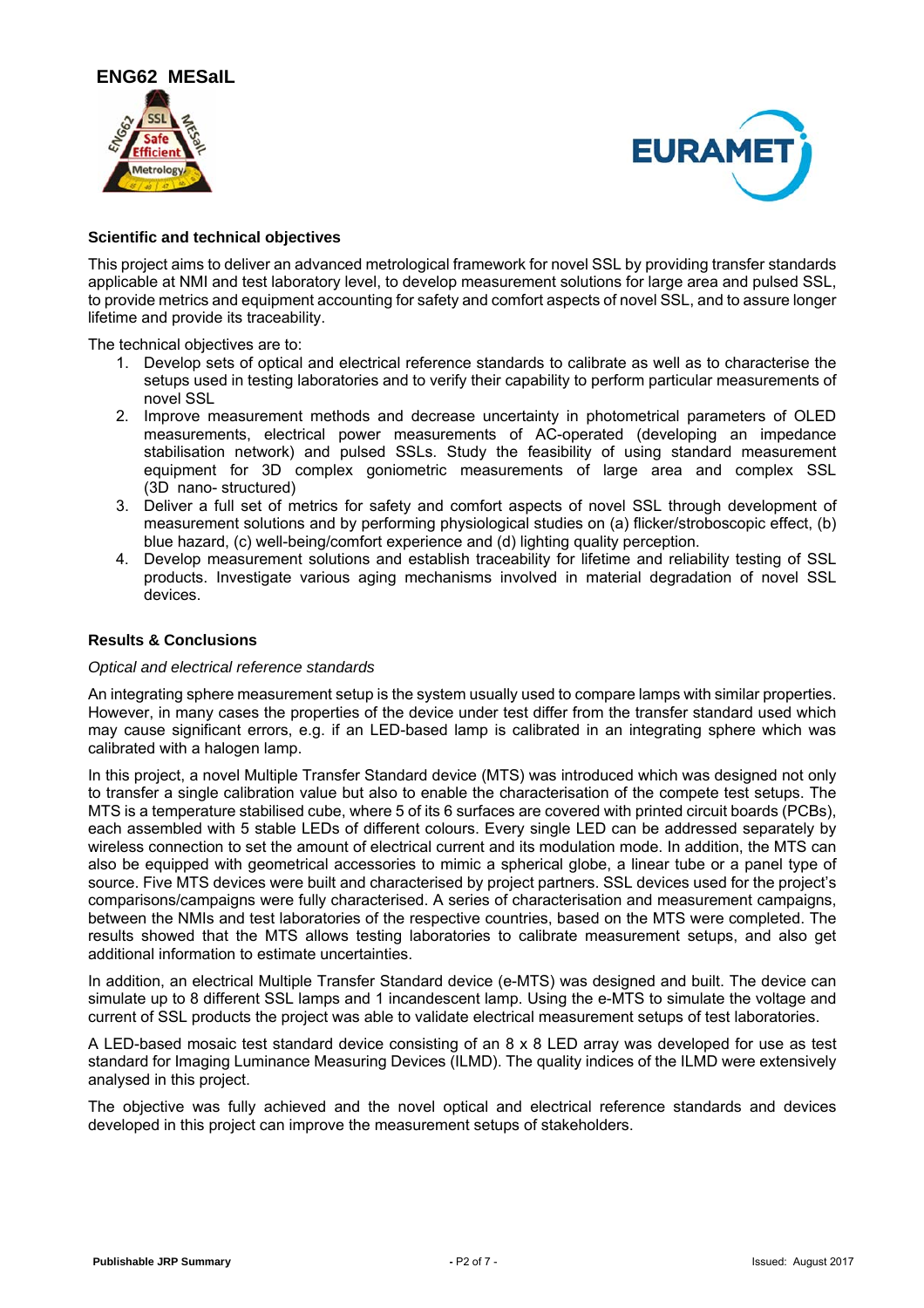



#### *Improve measurement methods*

For the new generation of SSL products, for instance, OLED, pulsed SSLs and complex SSL (3D nanostructured), photometric and electrical measurement methods need to be improved.

In a previous EMRP project ENG05 LIGHTING it was found that electrical measurements of SSL products from different laboratories showed large discrepancies. The Impedance Stabilisation Network (ISN) developed in this project is a unique device which provided equalised impedance in laboratories to improve electrical measurements of SSL products with different AC sources. Two inter-laboratory comparisons on electrical measurement parameters were carried out and the behaviour of the ISN and a selected group of SSL artefacts were measured with different source-lamp configurations. Encouraging results showed the potential of the ISN to improve the repeatability of electrical measurements of SSL products. This will avoid any ambiguity in product performance data.

The accuracy of using a variety of spectroradiometers to measure modulated light was studied. It was found that most handheld instruments, with or without a flicker mode, were sensitive to all modulation parameters and provided lower than expected power measurements, mainly due to wrong default parameter setting of the instruments. Therefore, the integration time or response time needed to be set correctly with respect to the modulation period to provide stable and consistent measurement results between continuous waves and modulated waves.

Several OLEDs and SSL devices were measured in different integrated spheres and goniophotometers. The effects caused by edge-emission, spectral self-absorption and fluorescence were evaluated and were rather small for most of the SSL devices tested. It is more important to take the edge-emission into account in design of luminaires, because despite the low luminous level, it can be visually perceived and often has very different spectral contribution (such as blue or green tint) compared to the white main emitting surface.

The feasibility of using standard measurement equipment for 3D complex goniometric measurements of large area and complex SSL (3D nano-structured) was studied. The measurement setup was extended by manipulators with probe tips, enabling on-wafer measurements by ILMDs and a near-field goniophotometer. The project successfully completed near-field goniometer measurements of the prototype extended measurement set-up.

In addition, the short-pulse testing method used in industry to evaluate light output performance of the LEDs during production was validated by this project. The short-pulse method is very efficient in the case where a well-defined electrical current pulse is applied and the stabilisation time of the device is "a priori" accurately determined. No colour shift is observed. The largest contributors to the measurement uncertainty were identified by the project.

The objective was fully achieved and new measurement methods for new generation of SSL products developed in this project will improve the measurement setups of stakeholders.

#### *Metrics for safety and comfort aspects*

Guidelines for evaluating an SSL lighted environment considering the blue light hazard were prepared. The Spectral Power Distribution (SPD) of different white LEDs (blue and violet LED) was measured. It was found that the hazard factor of looking into SSL devices with violet LED technology increases as much as 30 % for people with an intraocular lens (the lens that replaces the natural lens in cataract operations) compared to those with healthy eyes. There was no such issue for the SSL devices with blue LED technology.

A subjective experiment of short-term effects of time-modulated lighting was carried out at LNE with 30 people. Various test signals were used for 3 visual tasks (reading, searching words, and connecting dots) and the observation of a pendulum with fast oscillations for stroboscopic effect visibility. Results showed that waveform shape and frequency impact the perceived comfort but the most surprising result was that people have a preference for lower frequencies. RISE studied the effects of mixed time-modulation by means of a desk lamp and a ceiling lamp on comfort, visual attention, and reaction time. Multichannel drivers were programmed to generate the different waveforms and flicker frequencies.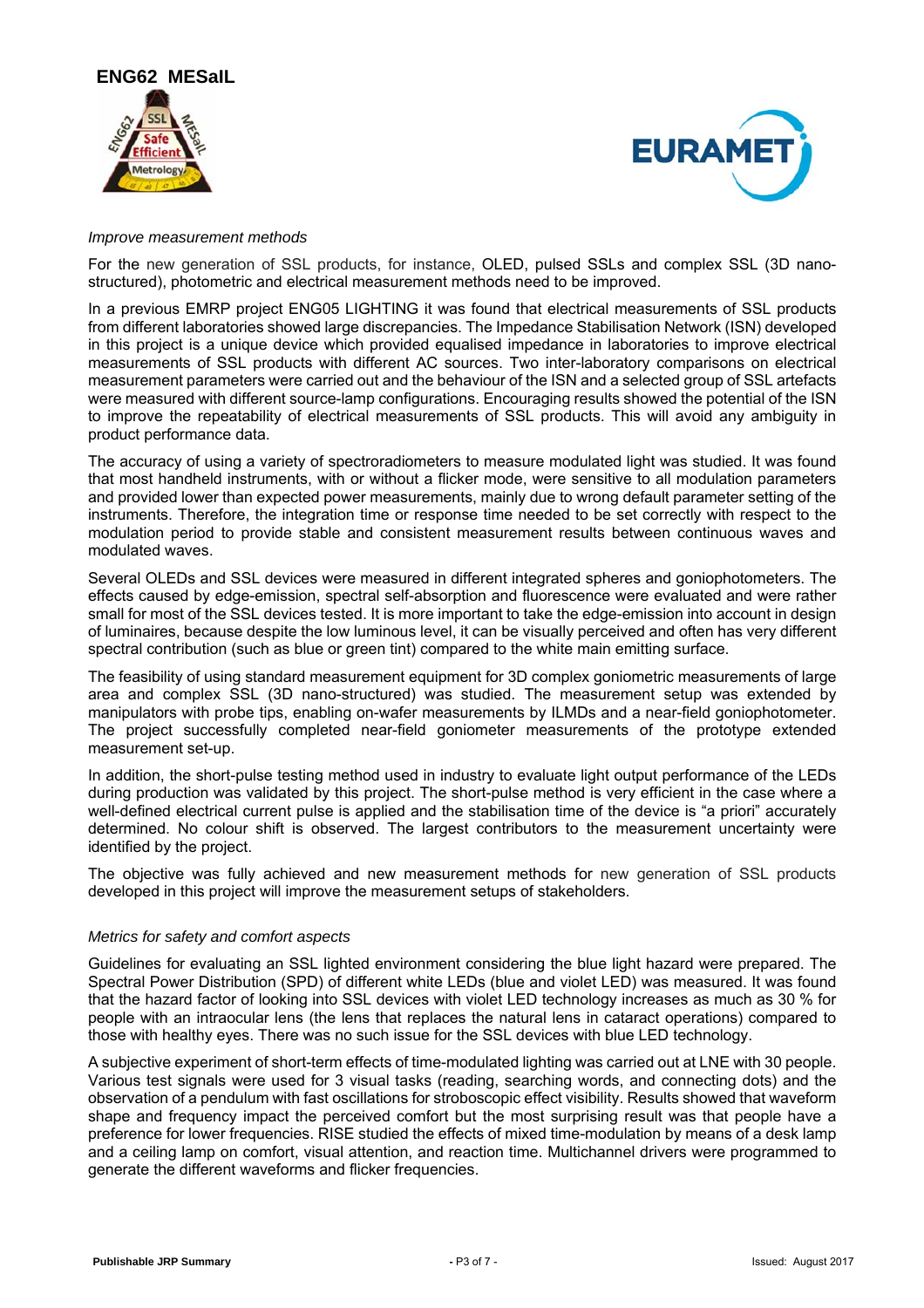



Based on these results, it was concluded that comfort and visual task performance are missing from the existing flicker metrics (IES, CIE, IEEE) and it is recommended to reconsider flicker metrics for comfort and performance. To study the effect of light mediated by eyes on circadian rhythms and non-visual functions, an accurate instrument with autonomous operation, capable of measuring the level and spectral content of light reaching the cornea during day and night time has been developed in this project. A protocol to use it for the assessment of non-visual effects has been prepared.

In addition, a pilot study was carried out to investigate a method to evaluate non-visual effects of variable lighting in workplaces using both self-assessed and physical data. The method was successful and provided interesting results based on the measured physical data; i.e. the resting pulse rate was lowered and the sleep quality improved for the test subjects during the weeks of dynamic office lighting.

## *Lifetime and reliability testing*

The reliability and lifetime standards for LED-based SSL products were assessed. Research work covered the major failure mechanisms and reliability issues that are commonly found in SSL systems, including luminous flux lost over time, colour shift, solder fatigue, phosphor degradation, driver failure, accelerated testing and system reliability modelling. A new approach for evaluating reliability was developed by the project, which had innovative accelerated testing methods, a newly developed reliability and lifetime prediction model, as well as a new methodology to couple different failure models. These approaches can now enable manufacturers to analyse the degradation mechanisms, improve lifetime estimation accuracy and reduce testing time.

Two prototypes of packaged core-shell LEDs (with and without high-refractive index encapsulation) with improved processing were measured. Electro-optical test measurements were carried out using a commercial remote phosphor converter. The qualitative electro-optical properties, emission directionality and the dependence on temperature cycles of single devices were investigated.

Natural ageing measurements and accelerated ageing measurements from a variety of novel SSL products were performed by 4 project partners. Accelerated ageing was performed using damp-heat stress and UV exposure methods.

It was noticed that natural ageing of the inorganic LED artefacts resulted in small changes in average luminous flux. The colorimetric quantities were stable with correlated colour temperature changes less than 31 K. In contrast, it was observed that accelerated ageing with damp/heat severely affected the yellow phosphors, changing spectral shape or decreasing efficiency of emission and slightly affecting the blue LED emission. Furthermore, the results showed that the damp/heat stress at 85°C/85 %HR does not represent natural ageing with an acceleration factor.

# **Actual and potential impact**

#### *Dissemination of results*

The project outputs have been shared widely with the metrology, instrumentation and industrial communities. 23 papers reflecting the achievement of the project were presented at a variety of prestigious conferences and in journals. Two joint-CIE Tutorial and Practical workshops disseminated the project outputs and encouraged liaison between the stakeholders and the industrial, standards and research communities. Three training courses were also organised during the project for stakeholders with support by the European National Committees of CIE.

#### *Input to standards and tests*

CIE is the most important partner for standardisation and pre-normative work in the international field of light and lighting. CIE is organised through different technical committees, and this project is relevant to Divisions 2, 4 and 6.The project made major contributions to the CIE through a CIE Tutorial and Practical Workshop. The consortium members were also invited to present their results to CIE and relevant CIE TC members followed the presentations and communicated with the project partners.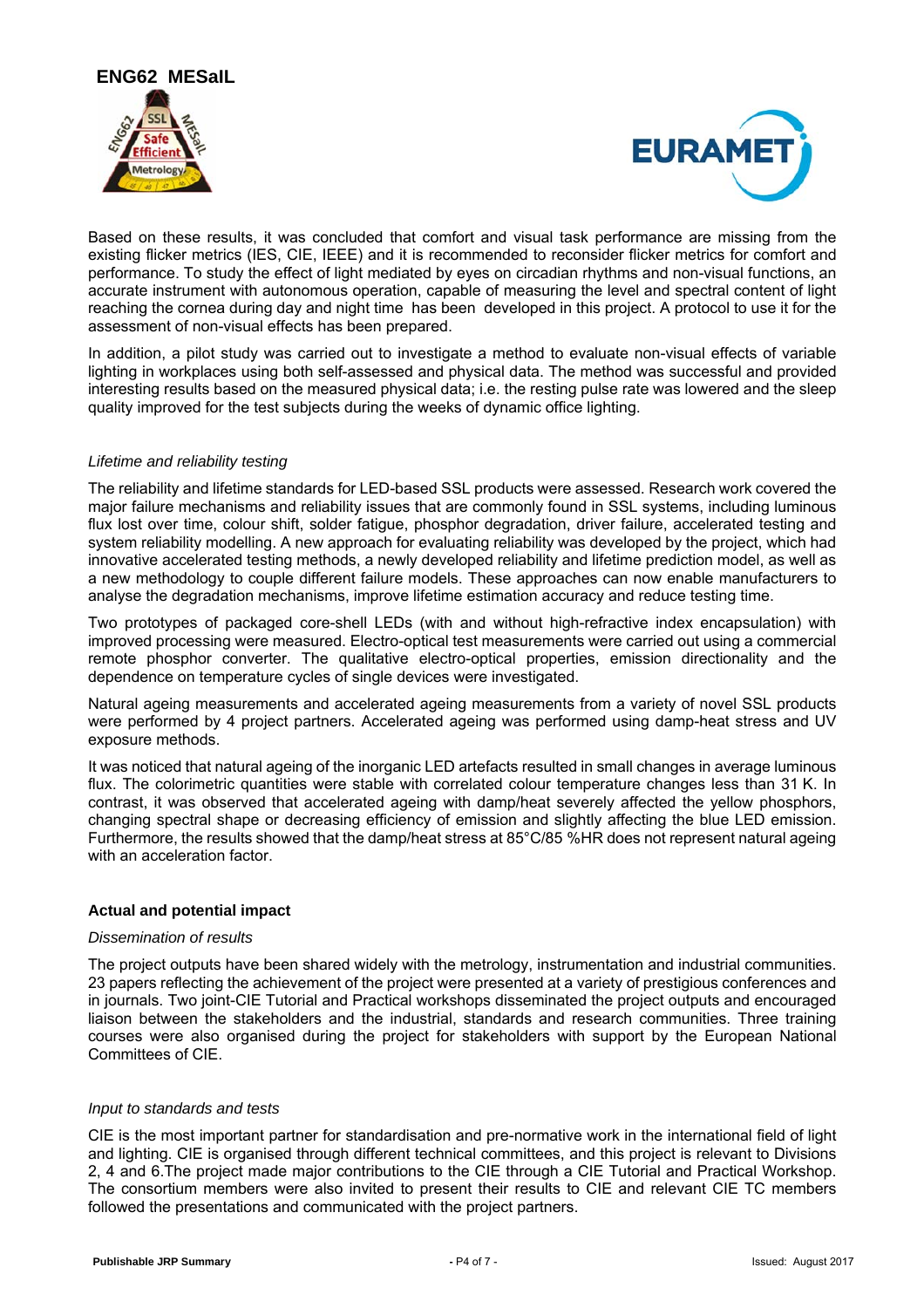



In addition, the project provided input during the preparation of the draft documentary European standard EN 13032-4:2015 Light and lighting – Measurement and presentation of photometric data - Part 4: LED lamps, modules and luminaries. The project has helped with the development of related standards at the European level.

## *Actual impact*

The aims of this project were fully achieved. Novel devices and new methods for the generation of SSL products developed in this project can now improve the measurement setups of stakeholders. Metrics for safety and comfort aspects will protect customers better, and research on lifetime and reliability testing will help manufacturers in their production.

The new LED-based calibration source MTS allows testing laboratories to calibrate measurement setups, and to gain additional information about the sensitivity necessary to estimate uncertainties. The potential users of MTSs participated in the projects joint-CIE Training and Stakeholders Workshop. Project partner, Osram has shown a great interest in taking over further development of the MTS device as it offers key features for their end users including ease of use and affordability.

The project's optical head for measuring luminous flux reaching the eye has the potential to be the subject of a patent application. Further commercial exploitation is possible, as is the case with the e-MTS and ISN developed in this project.

The MTS, the ISN and the uncertainty evaluation tool for the electrical parameters measurements developed in this project showed their effectiveness and will be adopted in CIE Training courses in the future. Stakeholders, such as test laboratory of Technical Universtity of Denmark, have also shown interest in the e- MTS and ISN developed in this project when they were presented in the project's final stakeholder meeting. A commercialising plan is under discussions between VTT, VSL and METAS.

Finally, the traceability of the high speed short-pulse testing method used in LED production was validated by the project. This result has prompted interest from end users from testing labs and industry in the USA following the presentation of the results at an Annual IES Conference.

# *Potential impact*

This project set out to develop an advanced metrological framework for novel SSL, and some of the physical standards are now already in use. This will enable the reliable measurement of SSL performance in the broadest sense, including basic light output and efficacy, light distribution, light quality, light perception, safety aspects and life-time aspects. The project has had the expected impact across the entire SSL value chain; providing developers, designers, producers, distributors and end-users with the tools they need to improve, predict and specify SSL performance based on reliable measurements. The LED manufacturing industry could also benefit from this work by improving their methods, updating their instrumentation and evaluating their setups following recommendations and conclusion from the study. For end-users, the improved energy efficiency will help to reduce energy bills, and the availability of reliable data on light output, energy consumption, safety/health aspects and lifetime will allow informed and objective decisions.

#### **List of Publications**

- [1] J.L. Velázquez, A. Ferrero, A. Pons, J. Campos and M.L. Hernanz. "Zernike polynomials for photometric characterization of LEDs," Journal of Optica, Jan 2016, Number 18, Issue 2, pp.1-9
- [2] U. Krüger, P. Blattner, R. Hornischer, W. Bechter, W. Steudtner and W. Jordan, "Measurement uncertainty of photometric measurements considering the requirements of the new international standard CIE S 025 / E:2015 "Test Method for LED Lamps, LED Luminaires and LED Modules," in Proceedings of the 28th Session of the CIE Manchester, United Kingdom, 28 June – 4 July 2015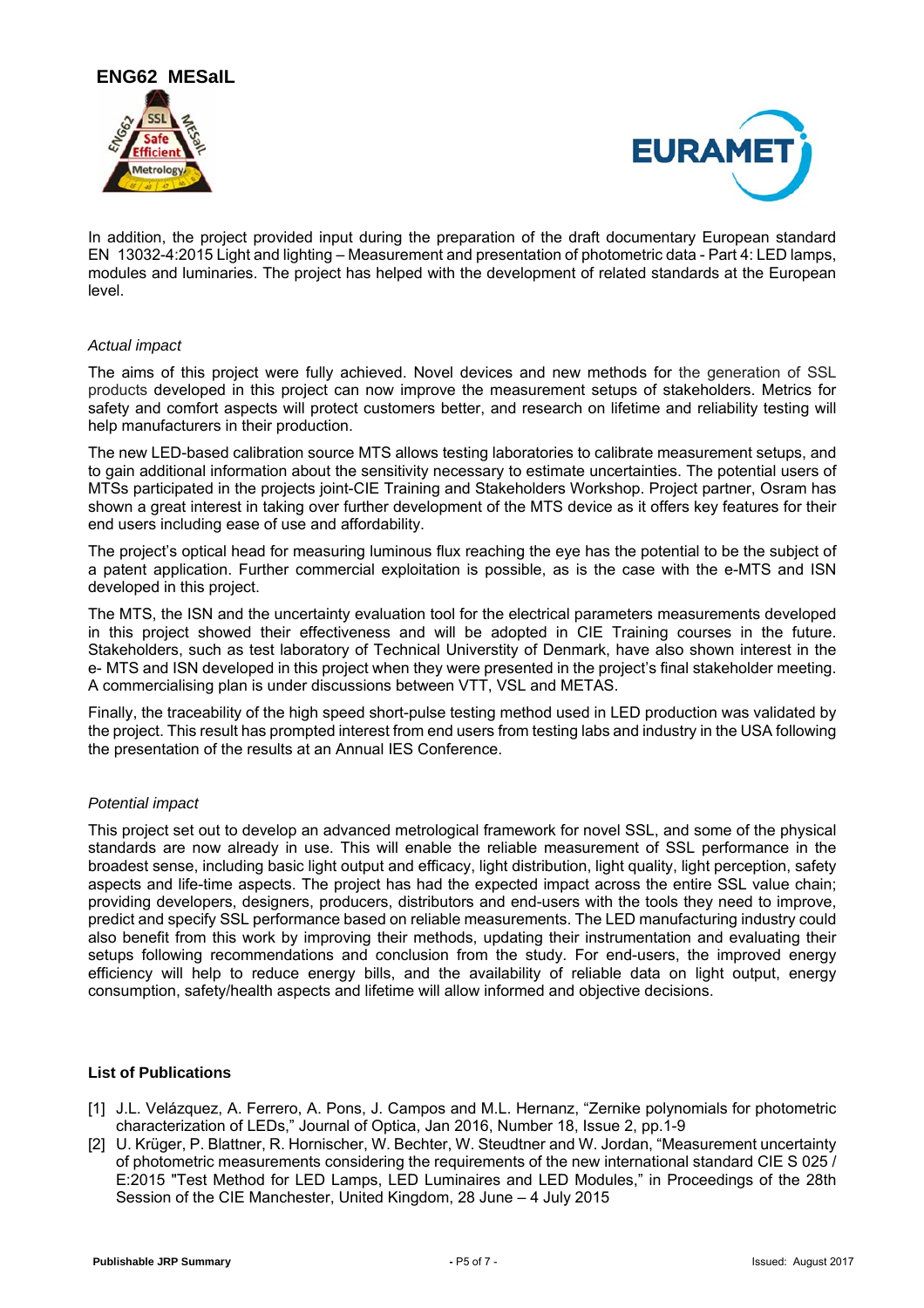



- [3] J.L. Velázquez, A. Ferrero, A. Pons, J. Campos and M.L. Hernanz, "Photometric characterization of extended sources by subsource goniospectroradiometry," in Proceedings of the CIE Tutorial and Expert Symposium on the CIE S 025 LED Lamps, LED Luminaires and LED Modules Test Standard, 26 November 2015, Braunshweig, Germany, pp.24-33, 2015
- [4] A. Sperling, S. Penda, M. Taddeo, E Revtova, D. Renoux, P. Blattner, T. Poikonen, W. Jordan, "Multiple Transfer Standard for characterisation of sphere test setups," in Proceedings of the CIE Tutorial and Expert Symposium on the CIE S 025 LED Lamps, LED Luminaires and LED Modules Test Standard, 26 November 2015, Braunshweig, Germany, pp.1-5, 2015
- [5] J. Huang, D.S. Golubović, S. Koh, D. Yang, X. Li, X. Fan and G.Q. Zhang, "Lumen degradation modeling of white-light LEDs in step stress accelerated degradation test," Reliability Engineering and System Safety 154, pp.152–159
- [6] B. Sun, X. Fan, L. Li, H. Ye, W. van Driel and G.Q. Zhang, "A Reliability Evaluation for Electrolytic Capacitor Free LED Driver," submitted to IEEE transaction on Components, Packaging and Manufacturing Technology, 2016
- [7] J. Fan, C. Qian, M. Zhang, Y. Li, X. Fan and G.Q. Zhang, "Thermal/Luminescence Characterization and Degradation Mechanism Analysis on Phosphor-converted White LED Chip Scale Packages," submitted to Microelectronic Reliability, 2016
- [8] D. Zhao, G. Rietveld, J.-P. Braun, F. Overney, T. Lippert and A. Christensen, "Traceable measurements of the electrical parameters of solid-state lighting products," Metrologia, 2016, 53(6): pp.1384-1394
- [9] D. Zhao, "AC powered SSL lamps load impedance characterisation in the time domain," in Proceedings of the CIE Tutorial and Expert Symposium on the CIE S 025 LED Lamps, LED Luminaires and LED Modules Test Standard, 26 November 2015, Braunshweig, Germany, pp.38-43, 2015
- [10] J. Ledig, S. Fündling, M. Popp, F. Steib, J. Hartmann, H.-H. Wehmann, A. Sperling and A. Waag, "3D GAN LEDs - Technologies and analytics," in Proceedings of the CIE Tutorial and Expert Symposium on the CIE S 025 LED Lamps, LED Luminaires and LED Modules Test Standard, 26 November 2015, Braunshweig, Germany, pp.77-85, 2015
- [11] J. Zhang, H. van Zeijl and G.Q. Zhang, "Feasibility of solder crack initiation identification using insitu high precision electrical resistance monitoring," in Proceedings of the CIE Tutorial and Expert Symposium on the CIE S 025 LED Lamps, LED Luminaires and LED Modules Test Standard, 26 November 2015, Braunshweig, Germany, pp.86-96, 2015
- [12] J. Askola, "Characterization of an Integrating Sphere Setup for Measurements of Organic LEDs," master thesis of Aalto University, 55p (2015).
- [13] Y. Zhu, "Development of Transfer Standards for SSL Measurement," master thesis of Delft University of Technology, 94p (2017).
- [14] J.L.V. Molinero, "Estudio de las propiedades fotométricas de sistemas de iluminación de estado sólido en campo cercano y campo lejano," PhD Tesis of Universidad de Granada. 2016
- [15] P. Iacomussi, M. Radis and G. Rossi, "European EMRP Projects About LED Lighting", Energy Procedia 78 (2015) 2675-2680
- [16] G. Rossi, "The evaluation of measurement uncertainty of SSL luminaire for industrial applications, " in Proceedings of Lux Europa 2017, Ljubljana, Slovenia, September 18-20, 2017
- [17] P. Iacomussi, G. Rossi, M. Radis, "Flicker effects in tunnel lighting," in Proceedings of CIE 2017 Midterm Meeting in Jeju, Republic of Korea, October 22–25, 2017
- [18] E. Revtova, E. Vuelban, D. Zhao, J. Brenkman, H. Ulden, "Traceability validation of high speed short-pulse testing methods used in LED production," submitted to International Journal of Metrology and Quality Engineering (IJMQE)
- [19] M. Nilsson Tengelin and S. Källberg, "Effects of non-visual optical flicker in an office with two different light sources," in Proceedings of CIE 2017 Midterm Meeting in Jeju, Republic of Korea, October 22–25, 2017
- [20] M. Nilsson Tengelin and S. Källberg, "Measurement of the Effect of Dynamic Lighting on Alertness, Mood and Sleepiness, " in Proceedings of Lux Europa 2017, Ljubljana, Slovenia, September 18-20, 2017
- [21] J. Ledig, A. Avramescu, T. Schimpke, T. Varghese, G. Roßbach, B. Galler, H. Doblinger, T. Gerloff, F. Steib, S. Fündling, M. Strassburg, H.-J. Lugauer, A. Waag and A. Sperling, "Quantitative electroluminescence characteristics of packaged LED devices from ensembles of AlInGaN based coreshell microrods," in Proceedings of 12th International Conference on Nitride Semiconductors (ICNS-12), **Strassburg**